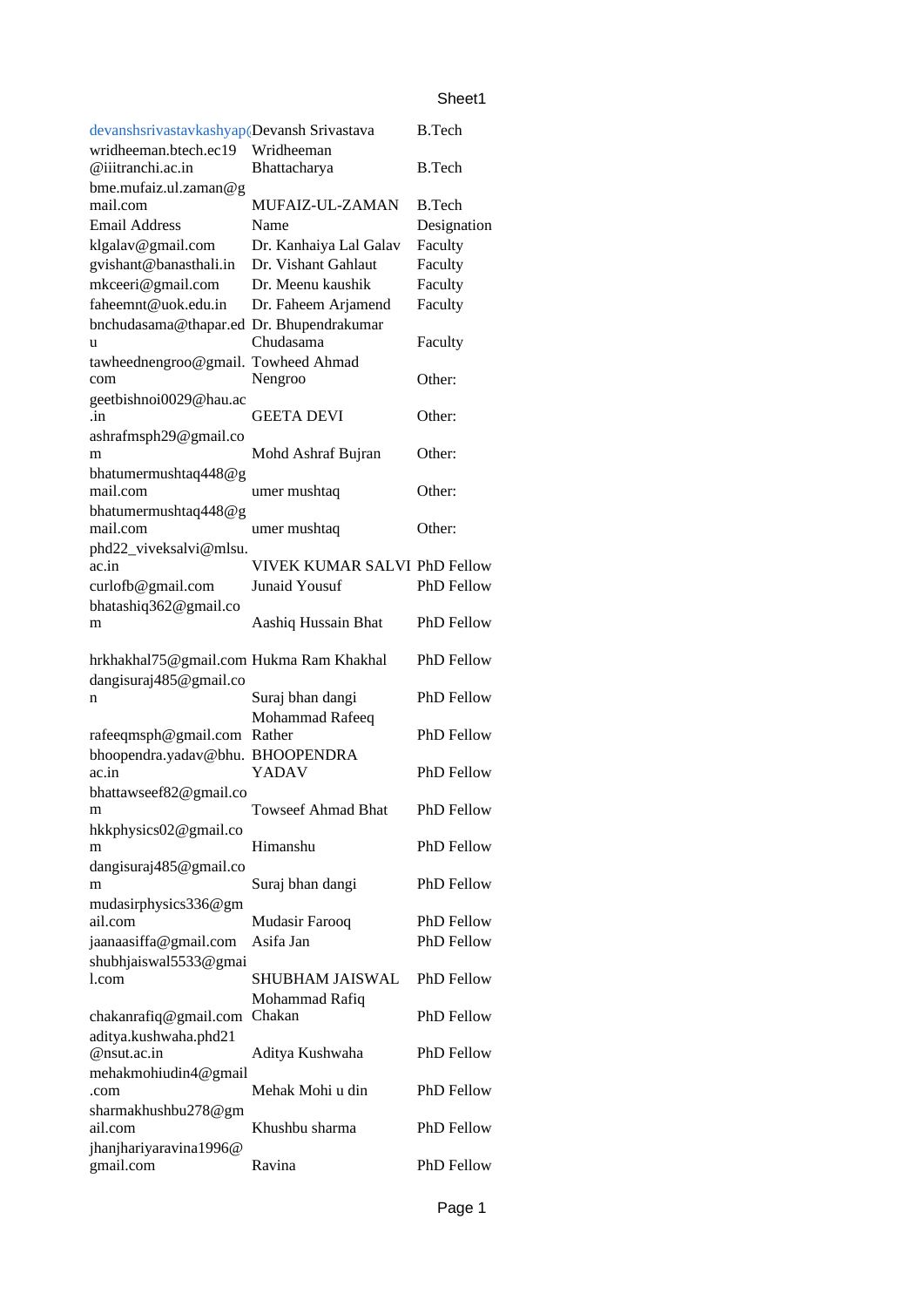## Sheet1

| aasifd709@gmail.com                                        | asif Nazir Ganie                         | PhD Fellow                                                       |
|------------------------------------------------------------|------------------------------------------|------------------------------------------------------------------|
| nazratali.scholar@kashm<br>iruniversity.net                | <b>NAZRAT ALI</b>                        | PhD Fellow                                                       |
| ummerphst2017@gmail.<br>com                                | UMMER ALTAF                              | PhD Fellow                                                       |
| saimajahan519@gmail.c<br>om                                | Saima Jahan                              | <b>PhD</b> Fellow                                                |
| mudasirrashid666@gmai<br>l.com                             | Mudasir Rashid Rather                    | <b>PhD</b> Fellow                                                |
| rufeen24.7@gmail.com<br>wanifaheem330@gmail.               | <b>RUFEEN AHMAD</b>                      | <b>PhD Fellow</b>                                                |
| com<br>shahzubairulislam $100$ @g                          | Faheem Ullah                             | PhD Fellow                                                       |
| mail.com                                                   | ZUBAIR UL ISLAM                          | PhD Fellow                                                       |
| ziaulhaqbitt@gmail.com zia ul haq<br>rayeesmala997@gmail.c | <b>RAYEES AHMAD</b>                      | <b>PhD</b> Fellow                                                |
| om                                                         | <b>MALA</b>                              | <b>PhD</b> Fellow                                                |
| <b>GARIMASRIVASTAV</b><br>A583@GMAIL.COM                   | Garima Srivastava                        | <b>PhD</b> Fellow                                                |
| tabeejan786@gmail.com Tabee Jan                            |                                          | <b>PhD Fellow</b>                                                |
| shabnamraheem48@gma<br>il.com                              | Shabnam Raheem                           | <b>PhD Fellow</b>                                                |
| firdousahmad.scholar@k                                     |                                          |                                                                  |
| ashmiruniversity.net                                       | Firdous Ahmad Ganaie<br>Muhammad Shunaid | <b>PhD Fellow</b>                                                |
| s_shunaid@yahoo.com<br>wartawseef15@gmail.co               | Parvaiz<br><b>TAWSEEF AHMAD</b>          | <b>PhD Fellow</b>                                                |
| m<br>sheikhirfan54321@gmail                                | WAR                                      | <b>PhD</b> Fellow                                                |
| .com                                                       | Sheikh Irfan                             | <b>PhD Fellow</b>                                                |
| deepusuthar1993@gmail<br>.com                              | <b>DEEPAK SUTHAR</b>                     | PhD Fellow                                                       |
| naziranazir238@gmail.c<br>om                               | Nazira Nazir                             | <b>PhD Fellow</b>                                                |
| fatimakaniz0116@gmail.<br>com                              | Kaniz Fatima                             | PhD Fellow                                                       |
| aadilchemku2015@gmai<br>l.com                              | Aadil Yaseen                             | PhD Fellow                                                       |
| safiyamehraj7@gmail.co<br>m                                | <b>SAFIYA MEHRAJ</b>                     | PhD Fellow                                                       |
| sdar8082@gmail.com<br>murtazabutt77@gmail.co               | Shahbaz Ahmad Dar                        | <b>PhD</b> Fellow                                                |
| m                                                          | Murtaza Manzoor Bhat                     | PhD Fellow                                                       |
| agl221986@gmail.com                                        | Abdul Gaffar Lone                        | Post Doc. Fellow<br>Department of                                |
| murtazabutt77@gmail.co<br>m                                | Murtaza Manzoor Bhat                     | Chemistry, University<br>of Kashmir                              |
| malikzahoor313@gmail.<br>com                               | Zahoor Ahmad Malik                       | Department of Physics,<br>University of Kashmir<br>UNIVERSITY OF |
| ather.dar6@gmail.com                                       | ATHAR AHMAD DAR                          | <b>KASHMIR</b>                                                   |